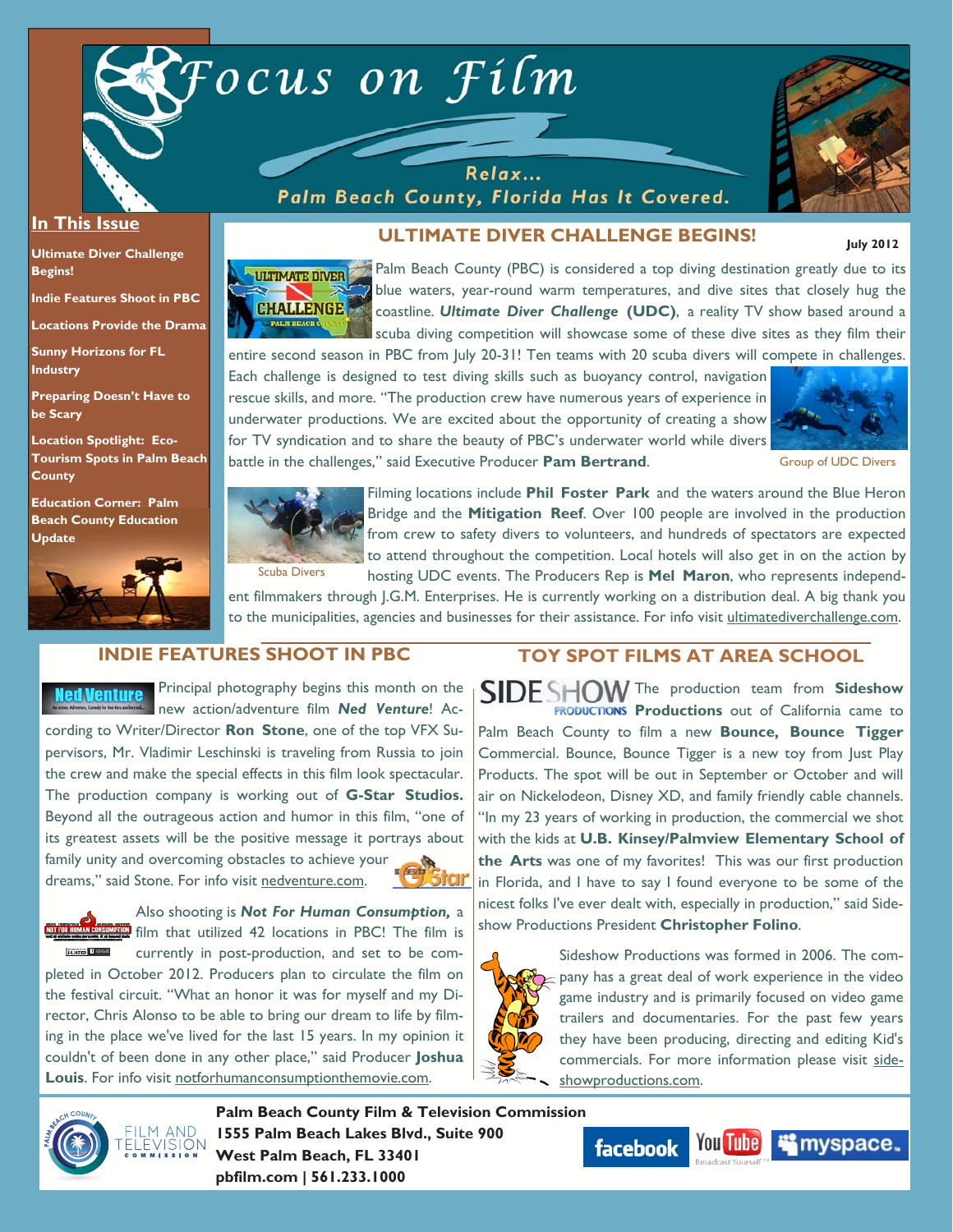### **LOCATIONS PROVIDE THE DRAMA**



Still photography is one of the most lucrative facets of the production industry in Palm Beach County (PBC). Clothing companies continually choose PBC because of the diverse locations. Recently, the production team from **KSC Kreate** in Hollywood, FL was hired to produce a photo

shoot for **Venus**. Venus has a variety of clothing from bathing suits and cover ups, to apparel and lounge wear. The photos will be seen in the Fall Venus Catalog and online at the Venus website at venus.com in the fall.

"Our shooting experience in CityPlace was amazing. I am sure that the images that we shot will look amazing. We will definitely go back to Palm Beach County to shoot again," said KSC Kreate Producer **Claudia Garces**. For more information visit ksckreate.com.

### **SWEDE FEST TEAMS UP WITH VFX HOUSE**



On Friday, July 27 at 7:00pm, **swede fest™ palm beach** and **The Digital Domain Institute** are swede fest pairing up to recognize the most "original remakes" **at this first annual amateur film festival. Swede fest**™

palm beach takes place in Palm Beach Gardens' state-of-the-art theatre facility **Borland Center of Performing Arts**. A "swede" is a no-budget, laughably bad remake of a Hollywood film. "We have a vibrant film-making community here, and we wanted to tap into that creative group. Obviously we're ecstatic to have the Digital Domain Institute involved," said **Belle Forino, Marketing Coordinator** for Mainstreet at Midtown.

Films must be under three minutes and PG-13, even if the "source material" is not. This means finding creative ways to get around violence, objectionable language, and nudity.



Guidelines are on the swede fest™ palm beach website, swedefestpalmbeach.com. Em-

Borland Center in Palm Beach Gardens

cee for the evening will be **Leslie Streeter** from the *Palm*  **Beach Post.** Entries must be submitted by July 13, 2012. For more info visit swedefestpalmbeach.com.

## **INDIE FILM GOES TO DIRECTV!**



The indie flick, *The Incubus* will now be seen on the **DIRECTV** platform. Executive Producer and Co-Director **Marcie Gorman**  inked a national distribution deal last year with

**Maverick Entertainment Group**, and Maverick just released this film along with five others on DIRECTV.

*The Incubus* shot entirely in South Florida and was written by **Shayne Leighton** during her senior year at the **Dreyfoos** 

**School of the Arts** in West Palm Beach. "Comprised of young, local actors, *The Incubus* is a film that will resonate with a younger film audience,"<br>and Cannon Francesco is family IMDD and said Gorman. For more info visit IMDB.com.



#### **FASHION FORWARD MAG FEATURES PBC**



Glamorous models in designer clothes posed for the cameras at **Wright by the Sea** in **Delray Beach** and in downtown **West Palm Beach**, as the crew from **Elle Magazine** shot a fashion West Palm Beach editorial. The editorial will be featured in the

**September 2012** issue, and will showcase fashion collections and must-have accessories. "The lush landscape and architecture attracted us to Palm Beach County. The County was extremely supportive in helping us with this shoot. It was a very successful production," said Producer **Jeff Broder** of Broder Productions.

Elle Magazine inspires women to explore and celebrate their own style in all aspects of their  $\triangle$ lives. Elle has 23 million readers globally, and 44 editions across 60+ countries. For more info visit elle.com or broderproductions.com.



Wright by the Sea in Delray Beach

#### **SUNNY HORIZONS FOR FL INDUSTRY**

On July 1, 2010 the State of Florida implemented the Florida Entertainment Industry Financial Program, a new tax credit program in hopes of developing and sustaining the work force and infrastructure of film,

digital media and entertainment production. Shortly after the program took effect, a slew of projects began to pour into the state. Big budget productions that met the requirements for the incentives received a 20%-30% tax credit on qualified expenses. Fast forward to 2012 and the incentives have become even more attractive. Some amendments have been made to the statute that will optimistically bring even more projects into the state.

A few of the modifications include removing the 25% cap on television applications and implementing a 45% cap on tax credits certified for high-impact television series, adding an additional \$42M in tax credits, bringing the new total to \$296 million, and extending the program by one year to fiscal year 2015/2016. Alongside all of these enticing benefits, Palm Beach County (PBC) also has perks to further enhance any film or TV production experience. For more info about incentives visit filminflorida.com and

filmoflorida.com

### **BELLE GLADE MAKES A CAMEO**

for info about PBC perks visit pbfilm.com.



The production team from **Christ Fellowship Church** filmed in **Belle Glade** near the Glades Correctional Institution. The footage will be seen during a weekly half hour TV segment set to air July 29th and August 5th at 10:30 am on

ABC. This particular episode is about breaking free of past hardships, mistakes or negative family legacies.

"We frequently shoot along the coast to get that South Florida feel, but PBC affords many other alternatives. Since we are local, we want to show that this area offers more than beaches and palm trees," said Director **Chandra Bill**. For info Christ visit ChristFellowship.TV or GoChristFellowship.com.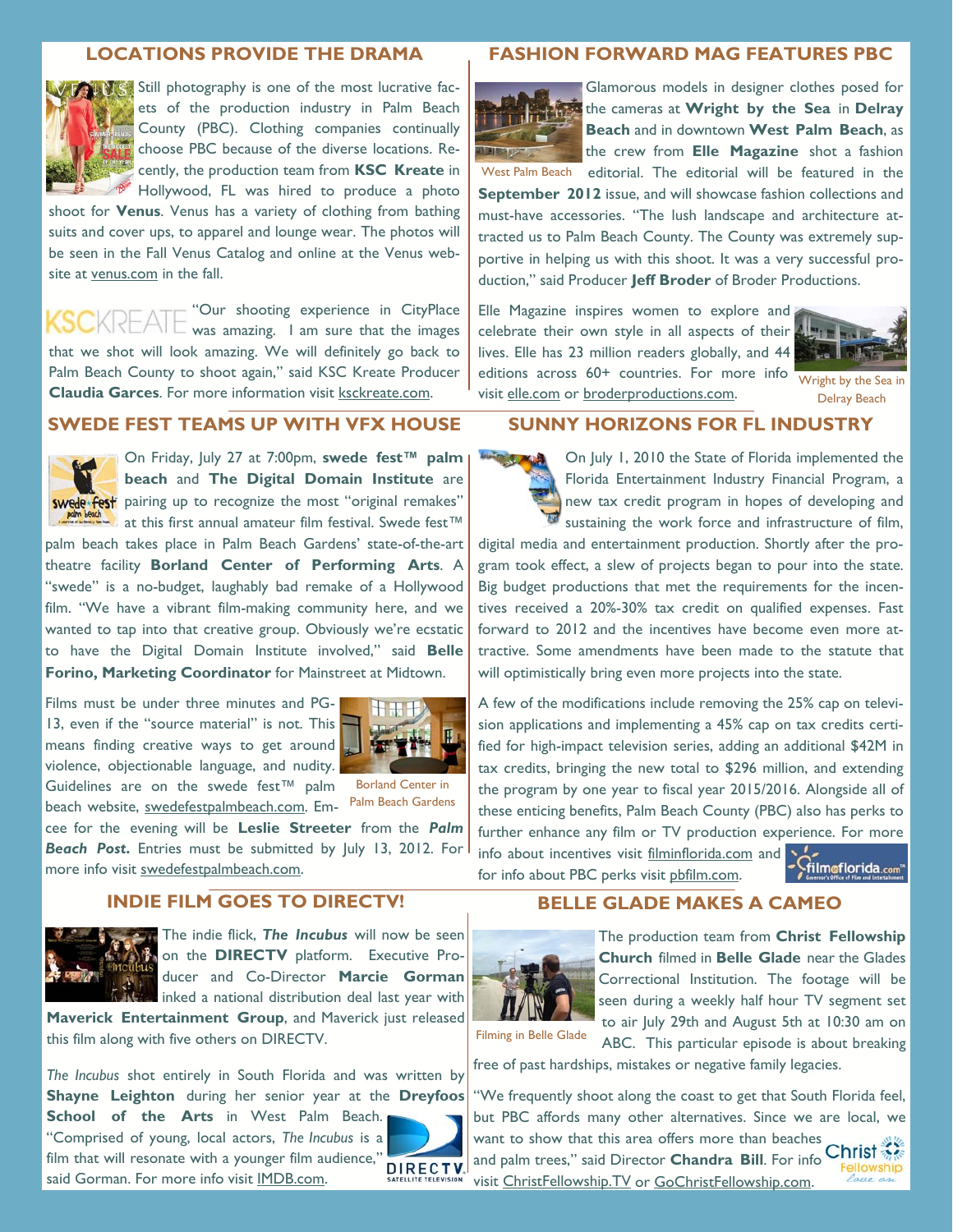# **PALM BEACH COUNTY EDUCATION UPDATE**





Last month, the Palm Beach County Film & Television Commission (FTC) reported that an invitation was accepted to once again host the annual **Student Showcase of Films** at **Lynn University's Keith C. and Elaine Johnson Wold Performing Arts Center** in **Boca Raton**. This month, the FTC is proud to report that the **School District of Palm Beach County** also wishes to continue its support of the Student Showcase of Films for 2013. The event will be held on **Friday, March 15, 2013**. "We are always amazed with the talent displayed by Florida's young filmmakers during the Student Showcase of Films," said Michelle Hillery, FTC's Di-

**rector of Operations and Programs and SSOF Executive Producer.** 

The Palm Beach County School District is also a finalist for the 2012 Broad Prize. The Broad Foundation awards a \$1 million Broad prize for urban education each year. Established by the Eli and Edythe Broad Foundation in 2002, the Broad Prize is the largest educa-



tion award in the country given to school districts. The Broad Prize for Urban Education is awarded each year to broad foundation honor the urban school districts that demonstrate the greatest overall performance and improvement in student achievement with a reduction in achievement gaps among poor and minority students as a main goal. Arts educa-

tion for all students in grades K-12 in Palm Beach County has been a successful strategy for raising student achievement. Michelle Hillery was able to share this as a participant in one of the Adult Focus groups that answered questions about school district programs and practices. For info on the Broad Prize, visit broadprize.org/resources/overview.html, and for info on the SSOF visit pbfilm.com.

## **PUERTO RICO COMES TO PBC**

**Gumshoe Productions, LLC** is the new production company based in North Palm Beach formed by local filmmakers **Johnston Blakley** and **C. Todd Vittum**. Their first project is *Puerto Rico*, an action drama television show. The story is set in the not too distant future when a massive oil supply is found under the island of Puerto Rico. The world's superpowers all vie for control of the island. Shooting commenced at a variety of locations in Jupiter Farms, North Palm Beach, and Palm Beach Gardens.



'Palm Beach County is not just a tropical paradise, we also have thick areas of tropical scrub, in fact everything we need is right here," said Blakley. Many of the cast are members of Burt Reynolds' Master Acting

for *Puerto Rico*.

Actors filming a scene class, "The talent at the Burt Reynolds Institute for Film and Theatre (BRIFT) is so varied

and well trained, we were able to use them as a resource as well," Blakley added. Blakley and Vittum are in the process of pitching "episode one" of their television show to networks and distribution partners. For more info visit Puertoricofilm.tv.

### **PREPARING DOESN'T HAVE TO BE SCARY**



'Tis the season to be preparing against a zombie invasion. Zombie preparedness as a genre seemed to take center stage during a disaster preparedness conference that was held at the Palm Beach County Emergency Operations

Center. Attendees heard from emergency response experts and were urged to be ready for disasters other than hurricanes.



This readiness was put to the test when the students from the G-Star School of the Arts staged a surprise pandemic apocalypse. G-Star students have performed as victims of disaster

drills for many government agencies. For info call 561.324.8165.

### **'UNFORGOTTEN' FEATURE SCREENS**



Local filmmaker **Octavian Onuc** (*The Passage*, *The Novelist*) produced the new crime drama, *Unforgotten*. Producers held a screening for the cast, crew and invited guests at the **Wellington 8 Cinemas**. The film revolves around a renowned university professor who is the target of a revenge plot. The film stars actor **Roberto Escobar** (*Burn* 

*Notice*) as well as graduates of the Master Acting Class at the **Burt Reynolds Institute for Film & Theatre (BRIFT)**. The film shot from October 2010 to December 2011.



 "Shooting in Palm Beach County (PBC) was great! I chose to film in PBC because it is a fabulous area to film in, and visually

Cast and crew of *Unforgotten*



UNIVERSITY

**Palm Beach Atlantic University**, **Brake World** in Wellington, and **BRIFT** in Jupiter. For more info visit the *Unforgotten* facebook page.

filming at Brake World

### **FTC STAFF CHANGE**



Please join the Palm Beach County Film & Television Commission (FTC) in giving a warm farewell to our Office Coordinator **Vanessa Horta**. Vanessa is now working as a freelancer, and has started her own blog. Replacing Vanessa is **Carla Knight**. Carla has a gov-

Carla Knight ernment background, and worked for ten years for various departments in the City of West Palm Beach, such as the Department of Housing & Community Development.

Carla is excited about learning more about the film and television industry in Palm Beach County, and putting her skills to use as the FTC's new administrative assistant. Best of luck Vanessa and Carla.



Vanessa Horta